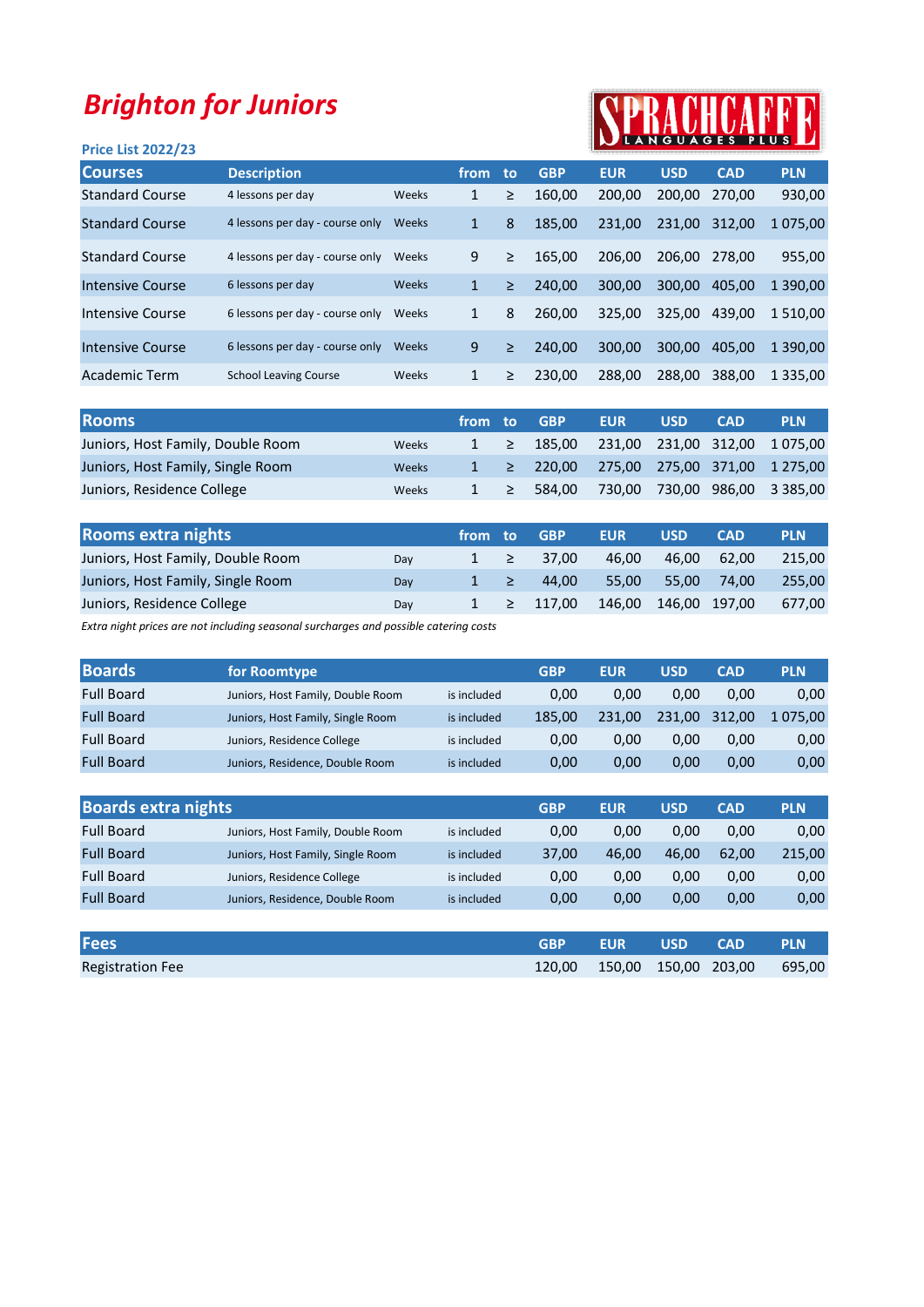| <b>Transfers</b>   | <b>Airport/Station</b>               | <b>GBP</b> | <b>EUR</b> | <b>USD</b> | <b>CAD</b> | <b>PLN</b> |
|--------------------|--------------------------------------|------------|------------|------------|------------|------------|
| Oneway (Arrival)   | LGW - London Gatwick Airport         | 90,00      | 113,00     | 113,00     | 152,00     | 520,00     |
| Oneway (Arrival)   | LHR - London Heathrow Airport        | 90,00      | 113,00     | 113,00     | 152.00     | 520,00     |
| Oneway (Arrival)   | LTN - London Luton Airport           | 110,00     | 138,00     | 138,00     | 186,00     | 640,00     |
| Oneway (Arrival)   | STN - London Stansted Airport        | 110,00     | 138,00     | 138.00     | 186.00     | 640,00     |
| Oneway (Departure) | LGW - London Gatwick Airport         | 60,00      | 75,00      | 75,00      | 101.00     | 350,00     |
| Oneway (Departure) | LHR - London Heathrow Airport        | 60,00      | 75,00      | 75,00      | 101,00     | 350,00     |
| Oneway (Departure) | LTN - London Luton Airport           | 60,00      | 75,00      | 75,00      | 101.00     | 350,00     |
| Oneway (Departure) | <b>STN - London Stansted Airport</b> | 60,00      | 75,00      | 75,00      | 101.00     | 350,00     |
| Return             | LGW - London Gatwick Airport         | 80,00      | 100,00     | 100,00     | 135,00     | 465,00     |
| Return             | LHR - London Heathrow Airport        | 80,00      | 100,00     | 100,00     | 135,00     | 465,00     |
| Return             | LTN - London Luton Airport           | 110,00     | 138,00     | 138.00     | 186.00     | 640,00     |
| Return             | <b>STN - London Stansted Airport</b> | 110,00     | 138.00     | 138.00     | 186.00     | 640,00     |

| <b>Extras</b>                                                  |          | <b>GBP</b> | <b>EUR</b> | <b>USD</b>    | <b>CAD</b> | <b>PLN</b> |
|----------------------------------------------------------------|----------|------------|------------|---------------|------------|------------|
| Accompanied Flight (German Market)                             | One-time | 35,00      | 44,00      | 44,00         | 59,00      | 205,00     |
| Check-In Support                                               | One-time | 150,00     | 188,00     | 188,00        | 253,00     | 870,00     |
| Diet surcharge - Dairy intolerance                             | per week | 55,00      | 69,00      | 69,00         | 93,00      | 320,00     |
| Diet surcharge - Diabetic                                      | per week | 55,00      | 69,00      | 69,00         | 93,00      | 320,00     |
| Diet surcharge - Gluten free                                   | per week | 55,00      | 69,00      | 69,00         | 93,00      | 320,00     |
| Diet surcharge - Halal                                         | per week | 55,00      | 69,00      | 69,00         | 93,00      | 320,00     |
| Diet surcharge - Kosher                                        | per week | 55,00      | 69,00      | 69,00         | 93,00      | 320,00     |
| Diet surcharge - Low Fat                                       | per week | 55,00      | 69,00      | 69,00         | 93,00      | 320,00     |
| Diet surcharge - Vegan                                         | per week | 55,00      | 69,00      | 69,00         | 93,00      | 320,00     |
| Diet Surcharge - Vegetarian                                    | per week | 55,00      | 69,00      | 69,00         | 93,00      | 320,00     |
| Elective Language Course - Business English                    | per week | 75,00      | 94,00      | 94,00         | 127,00     | 435,00     |
| Elective Language Course - Communication Skills                | per week | 75,00      | 94,00      | 94,00         | 127,00     | 435,00     |
| Elective Language Course - Job Applications & Interviews       | per week | 75,00      | 94,00      | 94,00         | 127,00     | 435,00     |
| Elective Language Course - Rhetoric & Presentations            | per week | 75,00      | 94,00      | 94,00         | 127,00     | 435,00     |
| Intensive Leisure Program                                      | per week | 80,00      | 100,00     | 100,00        | 135,00     | 465,00     |
| U20 Course Enrollment Fee, Course only                         | One-time | 50,00      | 63,00      | 63,00         | 84,00      | 290,00     |
| U20 Leisure Program                                            | per week | 100,00     | 125,00     | 125,00        | 169,00     | 580,00     |
| U20 Supervision                                                | per week | 56,00      | 70,00      | 70,00         | 95,00      | 325,00     |
| U20 Surcharge Arrival Transfer                                 | One-time | 70,00      | 88,00      | 88,00         | 118,00     | 405,00     |
| U20 Surcharge Arrival Transfer                                 | One-time | 130,00     | 163,00     | 163,00 219,00 |            | 755,00     |
| U20 Surcharge Arrival Transfer                                 | One-time | 150,00     | 188,00     | 188,00        | 253,00     | 870,00     |
| U20 Surcharge Departure Transfer                               | One-time | 70,00      | 88,00      | 88,00         | 118,00     | 405,00     |
| U20 Surcharge Departure Transfer                               | One-time | 130,00     | 163,00     | 163,00        | 219,00     | 755,00     |
| U20 Surcharge Departure Transfer                               | One-time | 150,00     | 188,00     | 188,00        | 253,00     | 870,00     |
| UM Service on arrival (unaccompanied minor)                    | One-time | 150,00     | 188,00     | 188,00        | 253,00     | 870,00     |
| UM Service on departure (unaccompanied minor)                  | One-time | 150,00     | 188,00     | 188,00        | 253,00     | 870,00     |
| UM Service return (unaccompanied minor)                        | One-time | 300,00     | 375,00     | 375,00        | 506,00     | 1740,00    |
| Visa Fee (CAS for general student visa, more than 6<br>months) | One-time | 40,00      | 50,00      | 50,00         | 68,00      | 230,00     |
| Visa fee reduced (Letter of Acceptance)                        | One-time | 40,00      | 50,00      | 50,00         | 68,00      | 230,00     |